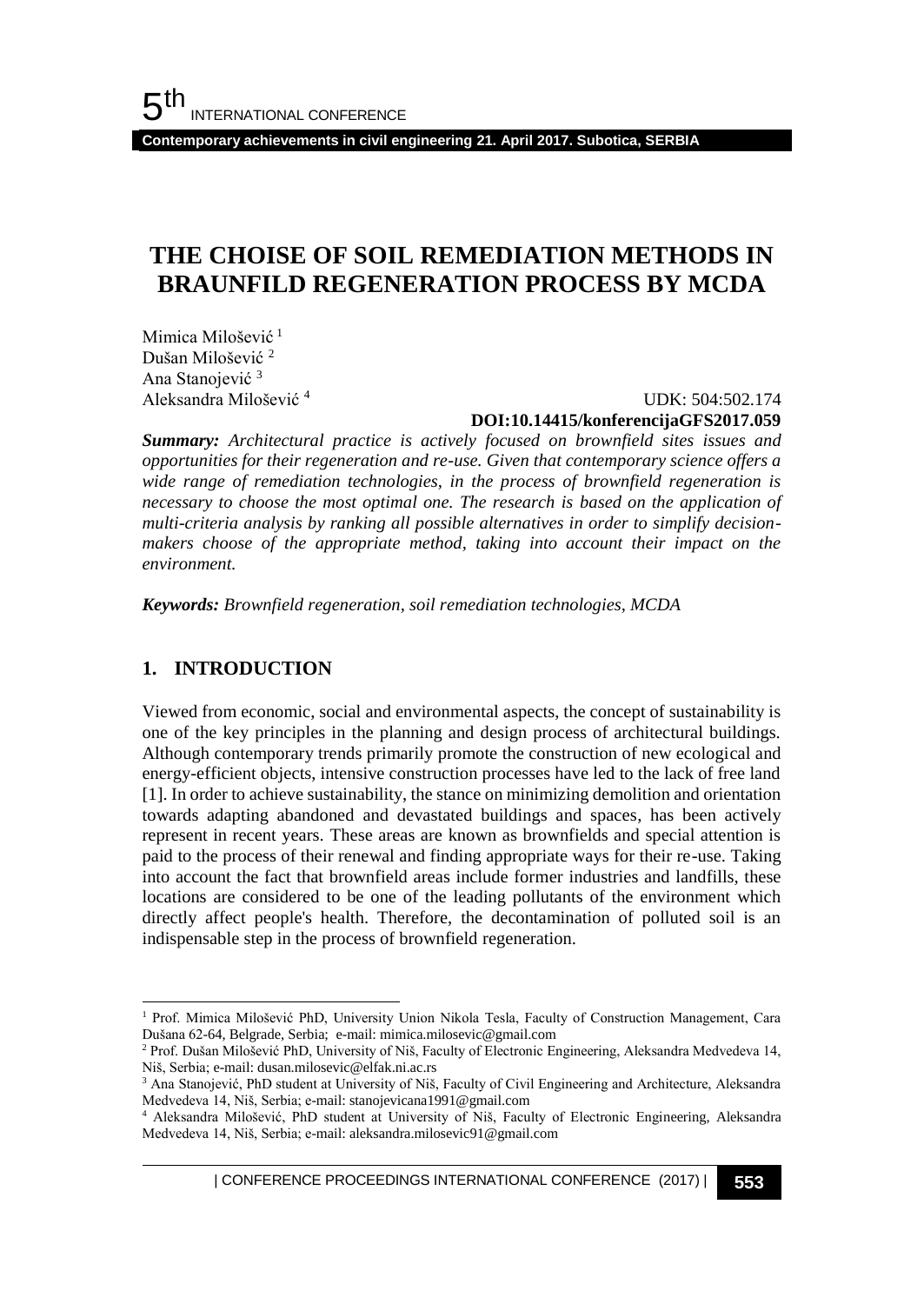# $\mathbf 5$ . међународна конференција **Савремена достигнућа у грађевинарству 21. април 2017. Суботица, СРБИЈА**

In order to completely remove or reduce pollution from brownfield land, to a level that will not pose a threat to the environment and human beings, it is necessary to implement some of decontamination methods, that have been marked as soil remediation technologies [2]. Nowadays, contemporary science and technology offer a wide range of different types of soil remediation methods, and in the process of specific brownfield regeneration is indispensable to identify the most optimal, single one method. The choice of remediation technology mostly depends on the degree and nature of soil contamination, then the price, the complexity of the proceedings, as well as the time available for decontamination. Bearing in mind that some remediation methods produce harmful by-products, which remain in the soil or are emitted into the atmosphere, the question of the selection of soil remediation method, in the terms of their impact on the environment, arises. In the process of making these complex decisions, multi-criteria analysis can be of great benefit.

The work examines the issues for multi-criteria decision making in the brownfield regeneration process from the point of poluuted soil decontamination, as well as the possibilities of selecting the optimal remediation method. The research is based on the ranking of alternatives by applying mathematical method of Analytic Hierarchy Process (AHP). The aim of the paper is to enable decision makers, using AHP method, to rank alternatives and choose the most optimal solution in terms of soil remediation technologies for brownfield location, taking into account their impact on the environment.

## **2. IMPLEMENTATION OF SOIL REMEDIATION METHODS IN BROWNFIELD REGENERATION PROCESS**

Complex processes of transition and urban agglomeration, which swept the whole world in the late 80s and early 90s, have influenced the changes in urban structures. Due to the phenomenon of deindustrialization, suburbanization and the continuous cities expansion, the abandoned spaces and buildings of the former military complex, industry and others, known as brownfield areas, have been formed [3]. Although the interpretation and definition of the term "brownfield" varies between states, brownfields represent locations that are, due to their former purpose, neglected and underutilized, and which need to be restored in order of their reuse [4,5]. Brownfield sites occur as a former industrial and military objects, warehouses, traffic services and agricultural goods, and they also include landfills, disorganized settlements and coastlines. Regardless of shape, these spatial area**s** represent negative phenomena in cities and degrade the environment in visual, social, ecological and economic terms. Thus, the issue of sustainable brownfield regeneration is of great importance in contemporary architectural practice.

Given the previous purposes, a certain degree of environmental pollution always follows brownfield locations. Land in these areas suffer from the greatest pollution and is often contaminated with pesticides, poisons, heavy metals and other toxic organic compounds that are falling due to the level of groundwater. Therefore, the soil remediation must be carried out as part of the brownfield regeneration process. Under the remediation we assume a collection of different interventions in term of land treating and polluntants removal, all in order to meet environmental standards and to create adequate conditions for re-use of the space. Although the development of science has enabled application of different types of remediation methods, according to character they can be classified into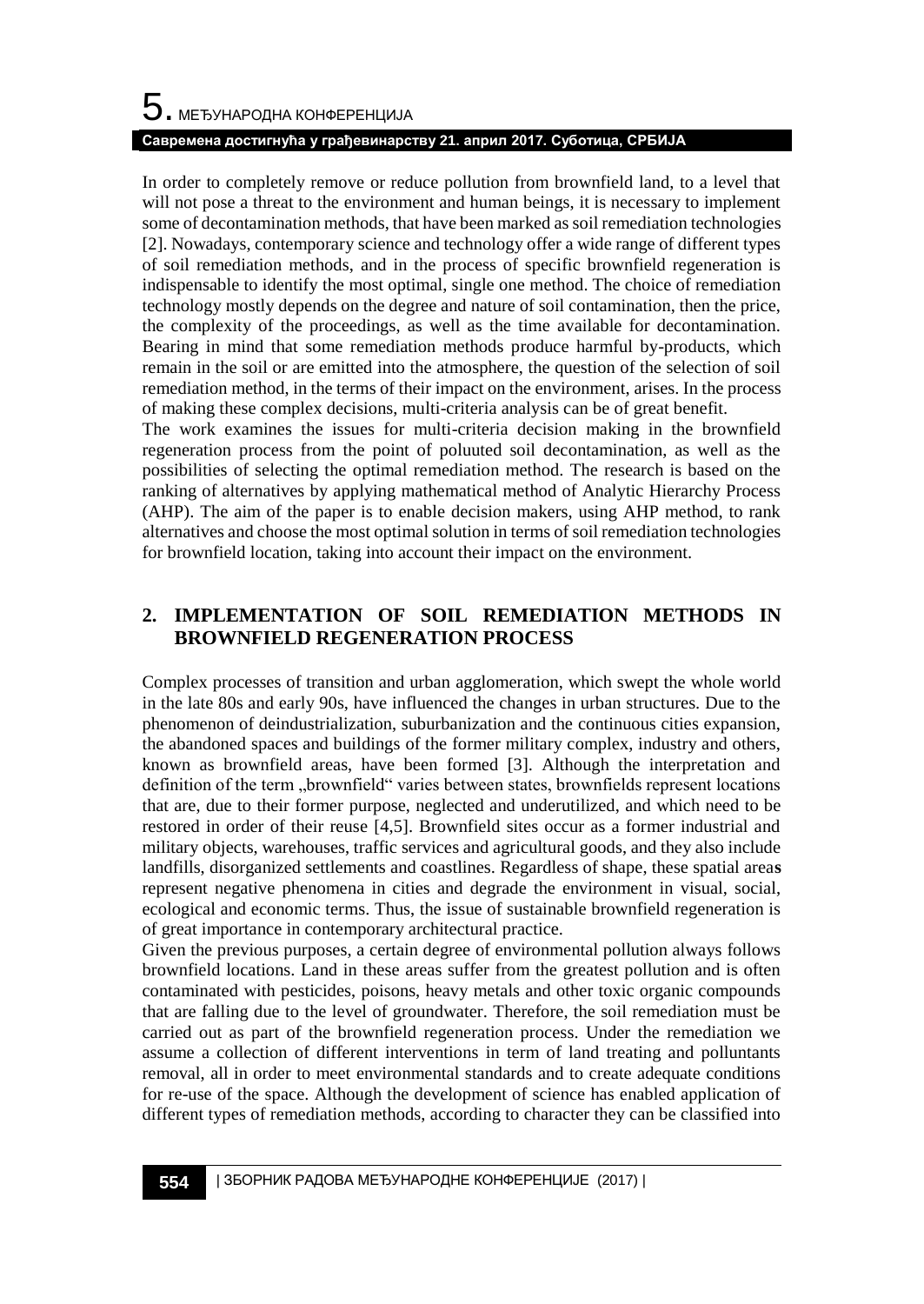#### 5 th INTERNATIONAL CONFERENCE

## **Contemporary achievements in civil engineering 21. April 2017. Subotica, SERBIA**

three basic groups: biological, physico-chemical and thermal methods [6]. Each of these groups includes more particular technologies. Some of them are performed on the site, while others require soil transport to another location. The identification of contaminants in soil and determination of environmental hazards, precede the selection of appropriate remediation method. When a character of pollutants is found, the methods, as alternatives which have ability to remove present contaminants, are determined. Subsequently, only one of them have to be selected for implementation. The choice of the method mostly depends on the price and duration of the procedure, whereby a negative impact of remediation on the environment is ignored. In this way, in an effort to remediate brownfield, the site become additionally polluted. Therefore, the question of the impact of remediation technologies on the environment is of great importance.

Biological methods of soil remediation are based on the implementation of natural biological processes within the soil structure, with the support of plants, oxygen and microorganisms. As a result of their application, the pollutants are transformed into substances of reduced or completely destroyed toxicity. Bearing in mind that nowadays the architectural practise actively tends to restore brownfields in the context of sustainable development, biological methods are considered to be the most rewarding for use in the term of environmental impact, as they create by-products of low danger group. In the process of brownfield regeneration are mostly used: phytoremediation, bioremediation, bioventilation, bio-piles, slurry bioreactor and landfarming. Bioremediation and phytoremediation have been increasing in the rehabilitation of brownfield sites, because their use has no harmful effects on the environment and human health. Method of phytoremediation uses plants, fungi and algae as agens for absorbing and removing pollution. On the other hand, bioremediation is defined as the process by which microorganisms are stimulated to degrade organic contaminants in soil to a level safe for the environment [7]. Bioventilation process is based on the introduction of air into the soil in order to accelerate the activity of microorganisms. Bio-piles application is the technology based on mixing the excavated soil with a soil of good quality, but unlike previous methods, it produces certain amount of dust which pollutes the air. Landfarming biological method represent mixing the excavated brownfield soil by agricultural activities, whereby harmful vapors occur as a result of the aeration process. The implementation of bioreactor is similar to the landfarming, but it takes place under strictly controlled conditions in closed chamber, where the land is mixed with water to the separation of sand and slurry [8]. Due to the harmful vapor and contaminants that are partially retained in the soil, this method is not suitable for use.

Physico-chemical remediation methods use physical and chemical laws to transform toxic compounds into non-toxic. Unlike biological methods, these technologies in a greater extent create by-products that have a harmful impact on the environment. In the process of brownfield regeneration are applied: chemical extraction, chemical oxidation, soil washing, electrokinetic remediation, solidification and stabilization, as well as the extraction by vapor. Chemical extraction and chemical oxidation represent remediation methods which by adding certain organic compounds and oxidants effectively remove toxic substances from the soil through chemical reactions. A similar method is soil washing, which is based on the addition of water into the soil. All of these methods have a negative impact because, by their use, there is a risk of retaining contamination in the soil. Electrokinetic remediation is a method by which the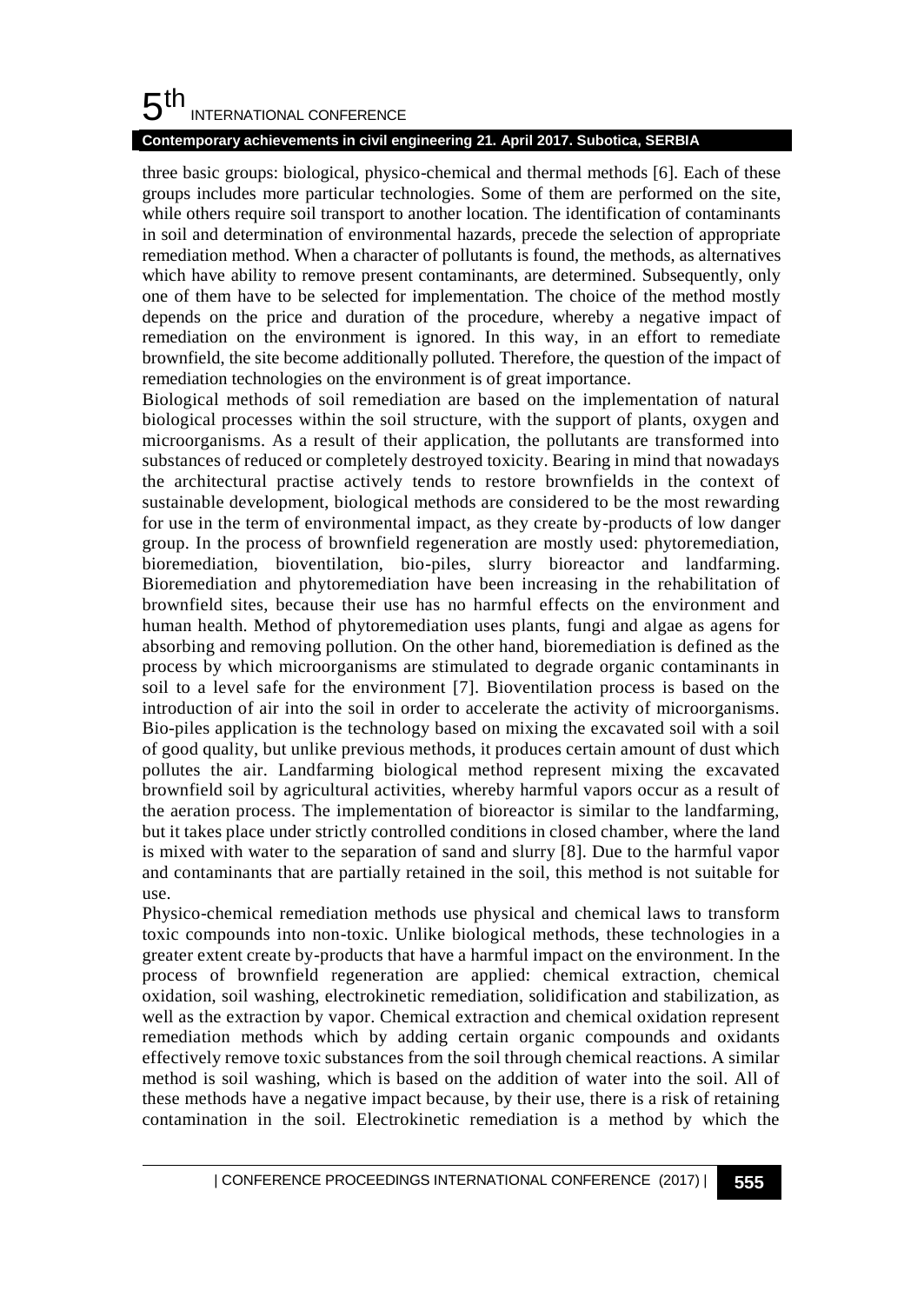# $\mathbf 5$ . међународна конференција **Савремена достигнућа у грађевинарству 21. април 2017. Суботица, СРБИЈА**

contamination is removed using electricity. Although it shows successful results, its long-term application changes the pH value and increases soil acidity [9]. Solidification and stabilization represent processes that immobilize contamination by adding the appropriate mineral or cement, where pollution is not always removed successfully and completely [10]. The most harmful physico-chemical method of remediation is extraction by steam, because the vacuum pressure that is used can often increase the level of groundwater.

Thermal remediation methods are considered to be the most efficient methods for shortterm treatment, and they use the principles and procedures of the thermal heating, burning and melting. Due to its character, they also represent methods that largely pollute environment by thermal processes by-products. In the process of brownfield regeneration mostly are used: thermal desorption, thermal extraction by vapor, pyrolysis, burning, gas decontamination and vitrification. Thermal desorption is a process of heat using in order to increase the instability of pollutants and to remove them [9]. On the other hand, the thermal extraction by vapor represent an improved physical method of extraction by vapor. Since these methods do not involve burning, they are considered to be most suitable thermal methods in the term of environmental impact. Using pyrolysis and burning, complex compounds are broken down into simpler one or are completely destroyed by heat. However, as a harmful by-product, a smoke and fumes that pollute the air occure. The most damaging thermal remediation methods are gas decontamination and vitrification. Decontamination by gas is based on injecting hot gas in the excavated soil, while the vitrification is based on heat use to melt pollutants.

## **3. MODEL OF MULTI-CRITERIA DECISION MAKING**

Multi-criteria decision making is one of the best known branches in the decision making process with a wide application in solving real problems. Models of multi-criteria decision making facilitate the decision-makers adopting optimal decision in situations where there are a large number of diverse criteria, which can often be conflicting, by criteria ranking. Solution of the model of multi-criteria decision making is usually implemented through the following four stages: problem identification; problem defining; analysis of possible alternatives for goal achieving and results defining; selection of optimal alternative for problem solution.

The mathematical basis of the multi-criteria analysis method algorithm can be described as a selection of one alternative from the final set of m alternatives  $A_i$  (i = 1, 2, ..., m) based on the n criteria  $X_i$  (j = 1, 2, ..., n). Each of the alternatives represent the vector  $Ai = (x_{i1}, x_{i2}, \ldots, x_{ii}, \ldots, x_{in})$ , where  $x_{ii}$  is a value of j-th attribute for the i-th alternative. In order to mathematically formulate model of multi-criteria decision making we need the information about all the alternative realizations of the process for which the decision is made, and about the goals that the decision maker wants to achieve. Also, it is necessary to identify in which way each alternative contributes to set goal achivement.

## **3.1. METHODOLOGICAL ASSUMPTIONS OF AHP METHOD FOR MULTI-CRITERIA DECISION MAKING**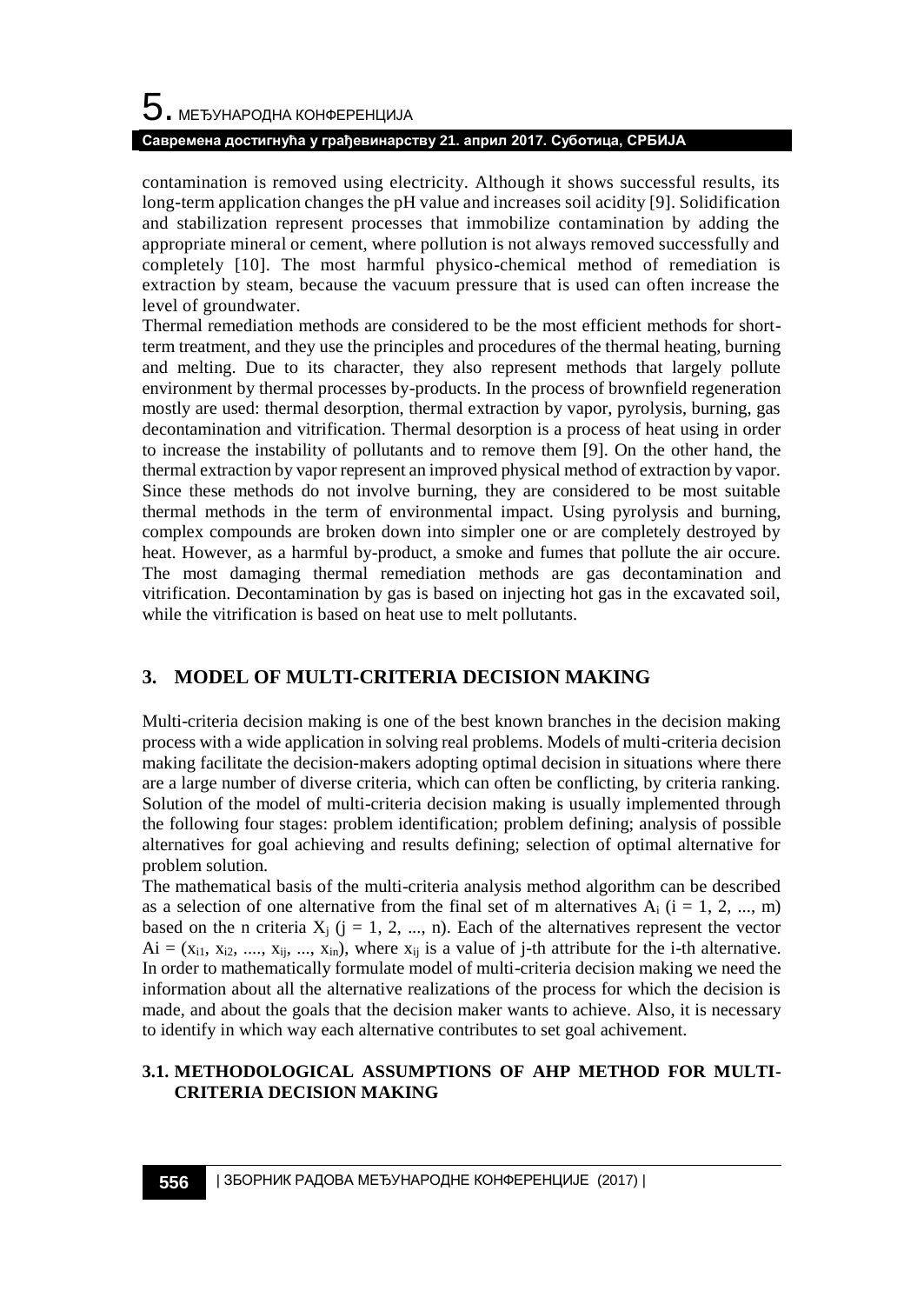#### 5 th INTERNATIONAL CONFERENCE

### **Contemporary achievements in civil engineering 21. April 2017. Subotica, SERBIA**

Analytic Hierarchy Process (AHP) is one of the most popular method for multi-criteria decision making, which is usually used in cases where there is a possibility of hierarchical structuring of relevant criteria [11]. Algorithm of AHP method can be described as an analysis of the complex decision making problem structure, which can contain multiple criteria, multiple alternatives, determining the relative weights of criteria and alternatives by levels and ranking of alternatives. Phases of AHP method can be presented as follows: a) decomposition of the problem, b) data collection and comparison of alternatives pairs, c) determining the relative importance of the criteria, and d) synthesis and solution determination. If we assume that the problem is represented by matrix with dimensions mxn, where it is necessary to carry out assessment of m alternatives based on n relevant criteria, then the process of AHP method can be described as follows. The first phase, problem decomposition, involves creating a hierarchical structure which has the goal at the top, while at the lower levels of the hierarchy are the criteria with sub-criteria. At the lowest level there are the alternatives that need to be evaluated. The second phase, besides data collecting, includes the comparison of pairs of hierarchical structure, formed in the first stage. Comparison of alternatives pairs is primarily carried out at a given level of the hierarchy, and in relation to the criterion of the immediately higher level. Preferences of the decision maker are expressed using the Saaty 's 9-point scale.

Any comparison between two elements of the hierarchy is done using Saaty 's scale [12]:

$$
S = \left\{ \frac{1}{9}, \frac{1}{8}, \frac{1}{7}, \frac{1}{6}, \frac{1}{5}, \frac{1}{4}, \frac{1}{3}, \frac{1}{2}, 1, 2, 3, 4, 5, 6, 7, 8, 9 \right\}
$$
(1)

Preferential level 1 shows that two alternatives are completely identical, while the absolute preference of one alternative over another alternative is expressed by adding number 9 to a pair. In the third phase, the matrix A with dimensions nxn on the level of criteria, or mxm on the level of alternatives, is formed, in which the elements  $a_{ii} = 1$ (the matrix elements on the main diagonal are 1) and  $a_{ii}$  elements are reciprocal values  $a_{ii}$ ,  $i \neq j, i, j = 1, 2, ..., n$ 

$$
A = \begin{bmatrix} 1 & a_{12} & \cdots & a_{1n} \\ 1/a_{12} & 1 & \cdots & a_{2n} \\ \vdots & \vdots & \vdots & \vdots \\ 1/a_{1n} & 1/a_{2n} & \cdots & 1 \end{bmatrix}
$$
 (2)

In the first column of the comparison matrix A there are coefficients of the relative importance of the criteria 2, 3, ..., n in relation to the criteria 1. In the case that the assessment of decision-makers is fully consistent, the remaining columns of the matrix are calculated automatically. However, AHP method does not imply consistency, so the comparison process is repeated for each column of the matrix, making an independent assessment by decision-maker. At the end of the comparison, matrix A is formed which, multiplied by the relative weight vector  $\mathbf{w} = (\mathbf{w}_1, \mathbf{w}_2, ..., \mathbf{w}_n)$ , provides  $A\mathbf{w} = \mathbf{n}\mathbf{w}$ .

The weight vector w can be obtained by solving the equation  $Aw = \lambda_{max}w$ , provided that the sum of the weights is 1, and  $\lambda_{\text{max}}$  represent the largest ownvalue of the matrix A (due to the properties of the matrix  $\lambda_{\text{max}} \geq n$ , n is the dimension of the comparison matrix.).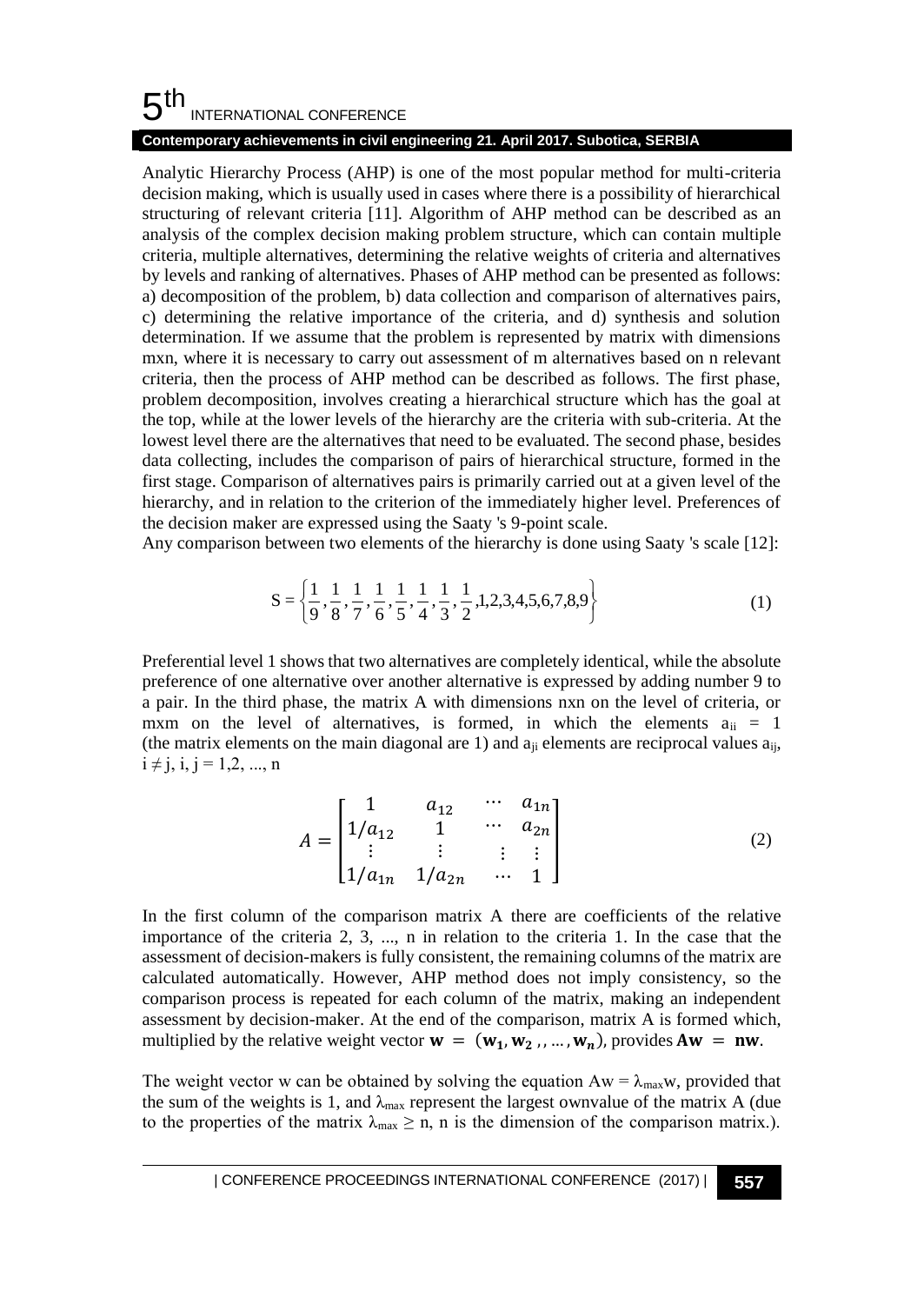# $\mathbf 5$ . међународна конференција **Савремена достигнућа у грађевинарству 21. април 2017. Суботица, СРБИЈА**

Consistency index - CI is a measure of the deviation n from  $\lambda_{\text{max}}$  and can be presented by the following formula:

$$
CI = \frac{\lambda_{\text{max}} - n}{n - 1}, \quad CR = \frac{CI}{RI}
$$
 (3)

where: CR is the ratio of consistency, RI is random index. If for the comparison matrix is true that the  $CR < 0.10$ , alternatives priorities are counted as acceptable [13], [14].

| Table 1. Random consistency index RI |      |          |      |  |  |  |  |  |  |
|--------------------------------------|------|----------|------|--|--|--|--|--|--|
| 11                                   |      |          |      |  |  |  |  |  |  |
| RI                                   | 0.00 | $0.00\,$ | J.58 |  |  |  |  |  |  |

Ranking list of alternatives is obtained by multiplying the participation of each alternative with relative weight of the observed criterion, and then all these values are summed for each alternative separately. The data we get on that way represent the weight of observed alternative in the model. The procedure is repeated for each alternative until we get complete order of all alternatives. After receiving the ranking list of alternatives analysis of results sensitivity is carried out.

## **4. CASE STUDY**

The research focused on the ranking of the three groups of criteria that represent the three main types of soil remediation methods: B - Biological; F - Physico-chemical; T - Thermal methods.

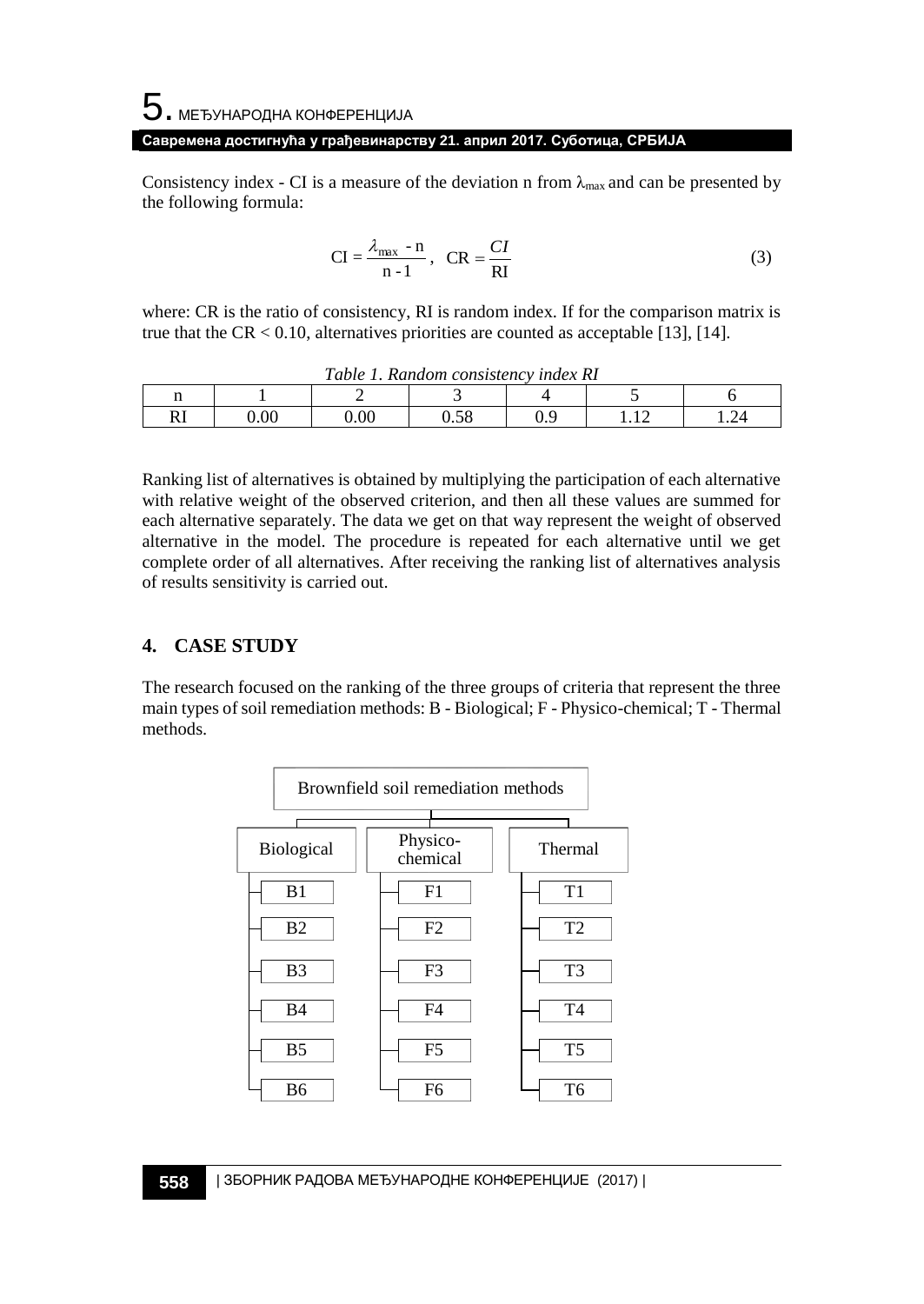#### 5 th INTERNATIONAL CONFERENCE **Contemporary achievements in civil engineering 21. April 2017. Subotica, SERBIA**

## *Figure 1. The hierarchical structure of methods for brownfield soil remediation*

Sub-criteria relating to the biological, physio-chemical and thermal methods represent alternatives that are mostly used in the process of brownfield regeneration, and are marked as follows: B1 - Phytoremediation; B2 - Bioremediation; B3 - Bioventilation; B4 - Bio-piles; B5 - Lanfarming; B6 - Application of a bioreactor; F1 - Chemical extraction; F2 - Chemical oxidation; F3 - Soil washing; F4 - Electrokinetic remediation; F5 - Solidification and stabilization; F6 - The extraction by vapor; T1 - Thermal desorption; T2 - Thermal extraction by vapor; T3 - Pyrolysis; T4 - Burning; T5 - Gas decontamination; T6 - Vitrification. Table 2. represents the evaluation dependence of three main criteria groups and has been formed as a matrix of comparison. Biological remediation methods are more suitable for the implementation in terms of environmental impact in comparison with the physico-chemical methods, with the relevant importance 3, respectively, as compared to thermal methods with the relevant importance 5. Given that  $CR = 0.0033 < 0.10$ , comparison matrix is consistent and presents comparison of the criteria on the first level of the hierarchy.

| Table 2, Table of criteria comparation <b>B</b> , F, T |            |  |  |      |       |                         |  |  |  |  |
|--------------------------------------------------------|------------|--|--|------|-------|-------------------------|--|--|--|--|
|                                                        |            |  |  |      |       | $\mathbf{T} \mathbf{D}$ |  |  |  |  |
|                                                        |            |  |  | 0.64 |       |                         |  |  |  |  |
|                                                        | $\sqrt{2}$ |  |  | 0.26 | 0.019 | 0.033                   |  |  |  |  |
| —                                                      |            |  |  | 0.10 |       |                         |  |  |  |  |

*Table 2. Table of criteria comparation B, F, T*

Table 3. presents the comparison of sub-criteria relating to biological methods of soil remediation and the appropriate weights are obtained. For example, phytoremediation (B1) is favorable for use in relation to the use of bioreactor (B6) with the relevant importance 6. After  $CR = 0.030 < 0.10$  matrix comparison is consistent.

|                | $B_1$ | B <sub>2</sub> | $B_3$ | $B_4$ | $B_5$ | $B_6$ | W    | CI    | CR    |
|----------------|-------|----------------|-------|-------|-------|-------|------|-------|-------|
| $B_1$          |       |                |       |       |       |       | 0.37 | 0.038 | 0.030 |
| B <sub>2</sub> | 1/2   |                | ↩     |       |       |       | 0.24 |       |       |
| $B_3$          | 1/3   | 1/2            |       |       |       |       | 0.15 |       |       |
| $B_4$          | 1/4   | 1/3            | 1/2   |       |       |       | 0.11 |       |       |
| $B_5$          | 1/4   | 1/3            | 1/2   | 1/2   |       |       | 0.08 |       |       |
| $B_6$          | 1/6   | 1/5            | 1/4   | 1/4   | 1/3   |       | 0.04 |       |       |

*Table 3. Comparation table in relation to sub-criteria B*

Table 4. is the comparison of sub-criteria relating to the application of physico-chemical methods of soil remediation and the appropriate weights are calculated. Given that  $CR = 0.025 < 0.10$  comparison matrix is consistent and represents a comparison of criteria at the second level.

Table 5. represents the comparison of sub-criteria relating to the implementation of thermal methods of soil remediation. For example, thermal desorption (T1) is more suitable for use in relation to vitrification (T6) with the relevant importance 5. Corresponding weights are obtained and matrix comparison is consistent.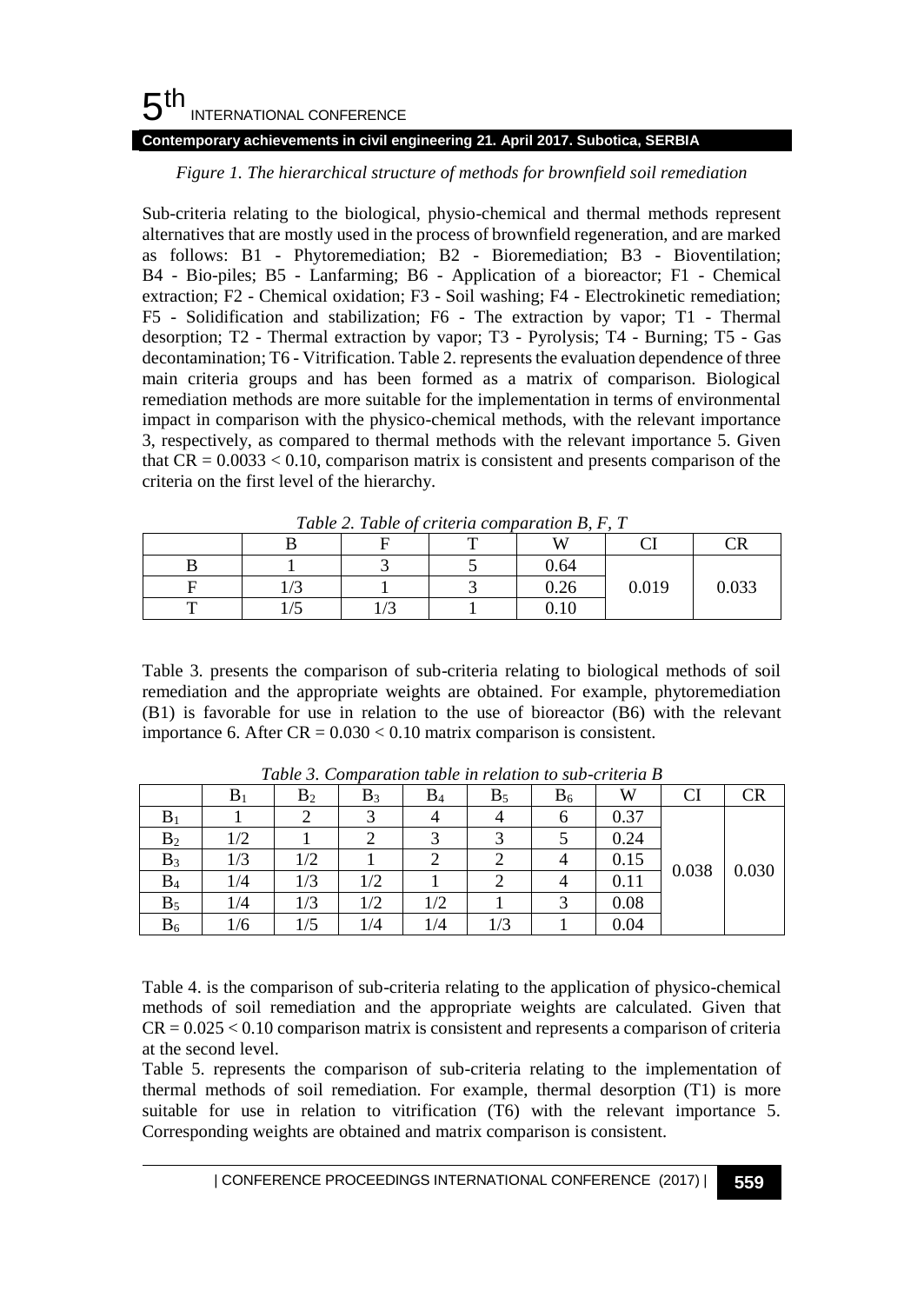#### **Савремена достигнућа у грађевинарству 21. април 2017. Суботица, СРБИЈА**

|                |     | $\rm{F}_{2}$ | $F_3$ | $\rm{F}_4$ | $F_5$      | $F_6$ | W    | CI    | CR    |
|----------------|-----|--------------|-------|------------|------------|-------|------|-------|-------|
| ${\rm F}_1$    |     |              |       |            |            |       | 0.36 | 0.031 | 0.025 |
| $\rm F_2$      | 1/2 |              |       |            |            |       | 0.23 |       |       |
| $\mathrm{F}_3$ | 1/3 | 1/2          |       |            |            |       | 0.17 |       |       |
| $\rm{F}_4$     | 1/3 | 1/2          | 1/2   |            |            |       | 0.12 |       |       |
| $\rm{F}_{5}$   | 1/4 | 1/3          | 1/3   | 1/2        |            |       | 0.07 |       |       |
| $\rm{F}_6$     | l/5 | 1/4          | 1/4   | 1/3        | $\sqrt{2}$ |       | 0.05 |       |       |

*Table 4. Comparation table in relation to sub-criteria F*

| Tuble 9. Comparation tuble in retailon to sub-criteria 1 |     |     |     |     |    |    |      |      |       |
|----------------------------------------------------------|-----|-----|-----|-----|----|----|------|------|-------|
|                                                          |     | 12  | 13  | 14  | 15 | 16 | W    | CI   |       |
|                                                          |     |     |     |     |    |    | 0.43 | 0.04 | 0.033 |
| $\rm T_2$                                                | 1/3 |     |     |     |    |    | 0.20 |      |       |
| $T_3$                                                    | 1/4 | 1/2 |     |     |    |    | 0.15 |      |       |
| $\rm T_4$                                                | 1/4 | 1/2 | 1/2 |     |    |    | 0.10 |      |       |
| $T_5$                                                    | 1/5 | 1/3 | 1/3 | 1/2 |    |    | 0.07 |      |       |
| $\mathrm{T}_6$                                           | 1/5 | 1/3 |     |     | /2 |    | 0.06 |      |       |

*Table 5. Comparation table in relation to sub-criteria T*

| <b>Rank</b> | <b>Alternative name</b>                  | Wk   | Wa   | Wk · Wa |
|-------------|------------------------------------------|------|------|---------|
| 1.          | phytoremediation $(B_1)$                 | 0.64 | 0.37 | 0.2368  |
| 2.          | bioremediation $(B_2)$                   | 0.64 | 0.24 | 0.1536  |
| 3.          | bioventilation $(B_3)$                   | 0.64 | 0.15 | 0.0960  |
| 4.          | chemical extraction $(F_1)$              | 0.26 | 0.36 | 0.0936  |
| 5.          | bio-piles $(B_4)$                        | 0.64 | 0.11 | 0.0704  |
| 6.          | chemical oxidation $(F_2)$               | 0.26 | 0.23 | 0.0598  |
| 7.          | landfarming $(B_5)$                      | 0.64 | 0.08 | 0.0512  |
| 8.          | soil washing $(F_3)$                     | 0.26 | 0.17 | 0.0442  |
| 9.          | thermal desorption $(T_1)$               | 0.10 | 0.43 | 0.0430  |
| 10.         | electrokinetic remediation $(F_4)$       | 0.26 | 0.12 | 0.0312  |
| 11.         | use of bioreactor $(B_6)$                | 0.64 | 0.04 | 0.0256  |
| 12.         | thermal extraction by vapor $(T_2)$      | 0.10 | 0.20 | 0.0200  |
| 13.         | solidification and stabilization $(F_5)$ | 0.26 | 0.07 | 0.0182  |
| 14.         | pyrolysis $(T_3)$                        | 0.10 | 0.15 | 0.0150  |
| 15.         | extraction by vapor $(F_6)$              | 0.26 | 0.05 | 0.0130  |
| 16.         | burning $(T_4)$                          | 0.10 | 0.10 | 0.0100  |
| 17.         | gas decontamination $(T_5)$              | 0.10 | 0.07 | 0.0070  |
| 18.         | vitrification $(T_6)$                    | 0.10 | 0.06 | 0.0060  |

*Table 6. Ranking alternatives in relation to criteria*

Results of alternatives ranking, obtained on the basis of weight coefficients from Table 2. to Table 5., by AHP method, are presented in Table 6. The results obtained by calculation of weight coefficients, show the dominant advantage of biological methods phytoremediation, bioremediation and bioventilation, as the technologies with the least harmful impact on the environment and human health. Then, important is the use of chemical extraction, chemical oxidation and bio-piles. The lowest rank have methods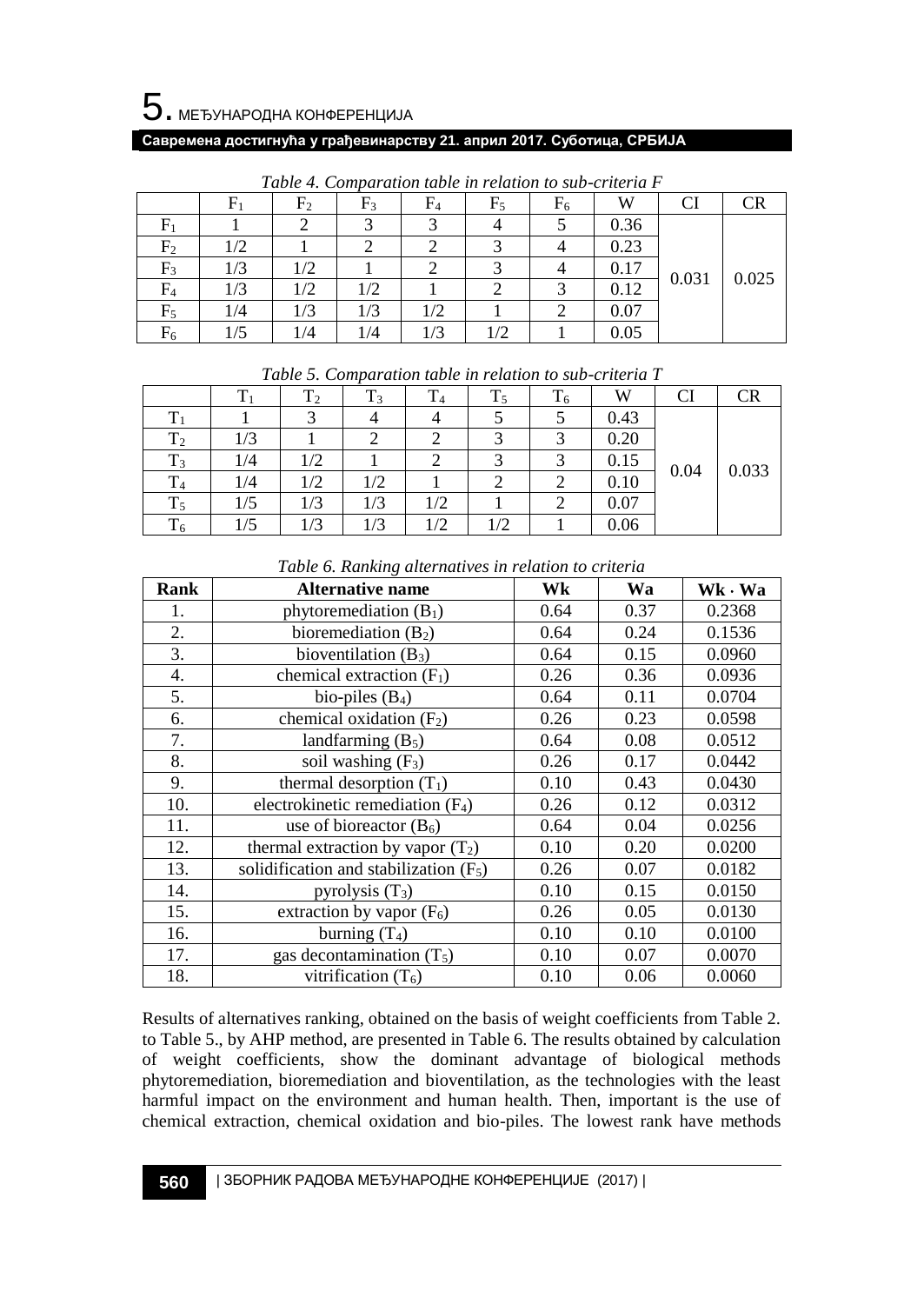#### 5 th INTERNATIONAL CONFERENCE

**Contemporary achievements in civil engineering 21. April 2017. Subotica, SERBIA**

burning, gas decontamination and vitrification, because their use creates huge amount of different by-products which greatly pollute the air and threate the health of people.

## **5. CONCLUSION**

This study draws attention to the MCDA and analytical processes in clarifying the main features in complicated decisions, in the brownfield regeneration process. The proposed method performs criteria ranking, using all the available information with the aim to find a suitable soil remediation method during the process of brownfield sites restoration, taking into account their impact on the environment and human health. The established order of preferred methods indicates the dominant priority of biological methods phytoremediation, bioremediation and bio ventilation, as a technology of choice. The development of such methods ranking represents a promising area of future researches for the remediation of brownfield sites in order to achieve sustainability. The proposed method can be successfully applied in decision making in various segments as support the promotion of sustainable development.

## **REFERENCES**

- [1] Perović, S., Kurtović-Folić, N.: Braunfild regeneracija imperativ za održivi urbani razvoj. *Građevinar*, **2012.**, br. 5, p.p. 373-383
- [2] Prokić, D., Stepanov, J., Ćurčić, Lj., Čarapina, H., Marjanović, P.: Ispitivanje mogućnosti remedijacije zemljišta sa odlagališta otpada kontaminiranih arsenom. *Reciklaža i održivi razvoj,* **2012.**, br. 5, p.p. 10-17
- [3] Tang, Y.T., Nathanail, P.C.: Sticks and Stones: The Impact of the Definitions of Brownfield in Policies on Socio-Economic Sustainability. *Sustainability,* **2012.**, No 4, p.p. 840-862
- [4] CLARINET: *Brownfields and Redevelopment of Urban Areas - A Report from the Contaminated Land Rehabilitation Network for Environmental Technologies*, Umweltbundesamt, Vienna, **2002.**
- [5] CABERNET: *Sustainable Brownfield Regeneration*, CABERNET Network Report, Nottingham, **2006.**
- [6] Beškovski, V., Gojgić-Cvijović, G., Milić, J., Ilić., M., Miletić., S., Jovančićević, B., Vrvić., M.: Bioremedijacija zemljišta kontaminiranog naftom i naftnim derivatimamikroorganizmi, putanje razgradnje, tehnologija. *Hemijska industrija*, **2012.**, br. 66, p.p. 275-289
- [7] Singh, R., Singh, P., Sharma, R.: Microorganism as a tool of bioremediation technology for cleaning environment - A review. *Proceedings of the International Academy of Ecology and Environmental Sciences,* **2014.**, Vol. 4, No 1, p.p. 1-6
- [8] Singh, A., Ward, O.: *Applied Bioremediation and Phyitoremediation,* Springer Science and Business Media, Berlin, **2004.**
- [9] Virkutyte, J., Sillanpaa, M., Latostenma, P.: Electrokinetic soil remediation critical overview. *The Science of the Total Environment,* **2002.**, No 289, p.p. 97-121
- [10]Dimović, S.: Remedijacija kontaminiranog zemljišta cementnim postupkom. *Zbornik radova XLVIII Konf za ETRAN,* **2004.**, Vol. 4, p.p. 72-74